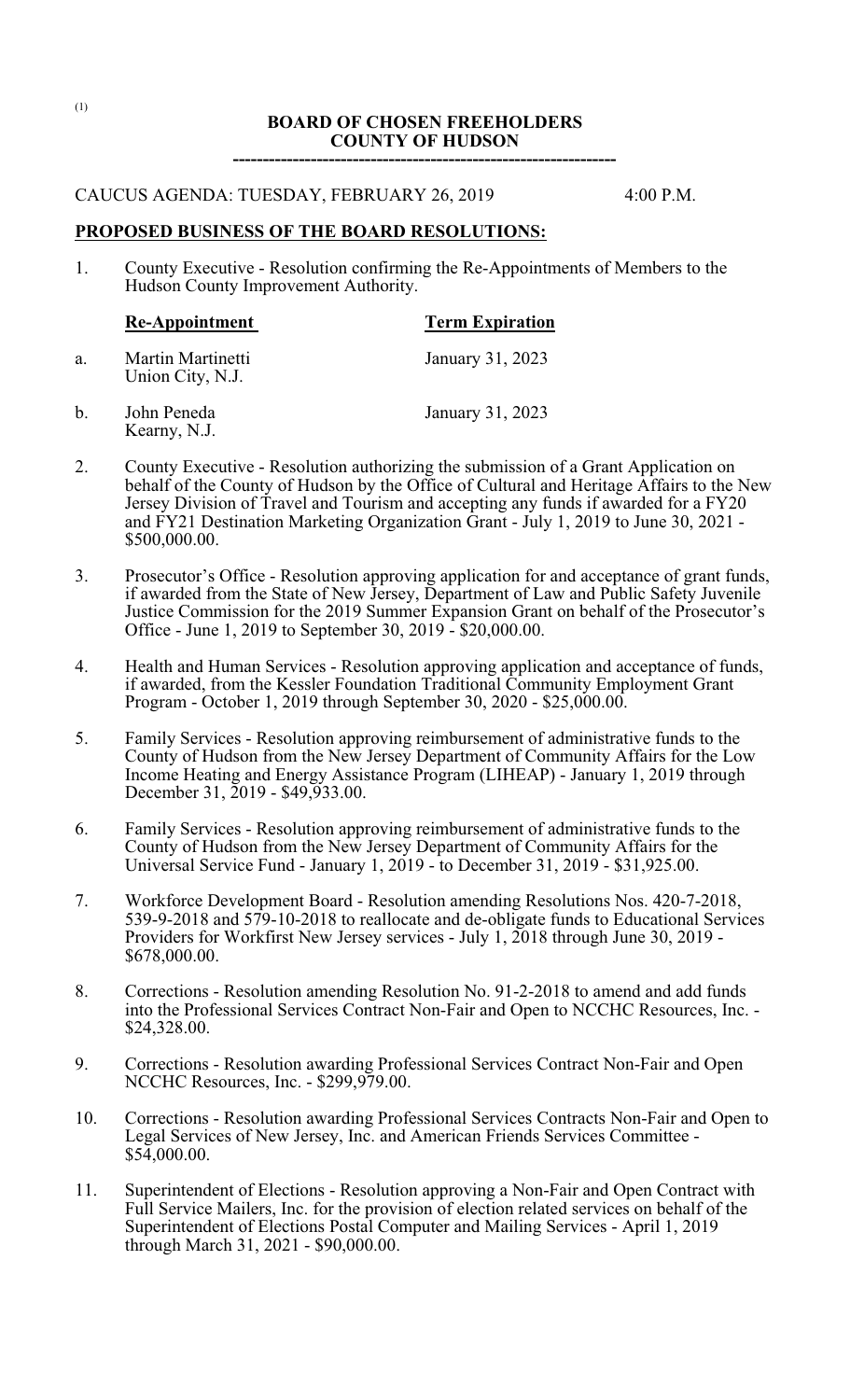- 12. Superintendent of Elections Resolution approving a Non-Fair and Open Contract with Dominion Voting Systems, Inc. for certification and programming of AVC Advantage Voting Machines for the 2019 School Board, Municipal, Municipal Run Off, Primary and General Elections on behalf of the Superintendent of Elections - January 1, 2019 to December 31, 2019 - \$100,000.00.
- 13. Board of Elections Resolution approving a Non-Fair and Open Contract with Dominion Voting Systems, Inc. for programing and testing of two (2) Image Cast Central Count DR-X-10C Ballot Scanners for the upcoming 2019 Elections - January 1, 2019 to December 31, 2019 - \$31,095.00.
- 14. Finance and Administration Resolution renewing a Non-Fair and Open Contract with Kesz1 Technologies, LLC for its yearly maintenance services for the Hudson County Purchasing Portal on behalf of the Division of Purchasing - January 1, 2019 to December 31, 2019 - \$60,800.00.
- 15. County Administrator Resolution authorizing an Extraordinary Unspecifiable Services Agreement Non-Fair and Open with Public Strategies Impact, LLC for governmental relations services - March 1, 2019 to February 29, 2020 - \$60,000.00.
- 16. Purchasing Approve Purchasing Agent's award, purchases made under State Contracts:

|    | <b>VENDOR</b>                               | <b>COMMODITY</b>                                                                                                                        | <b>AMOUNT</b> | <b>DEPT</b>                                 |
|----|---------------------------------------------|-----------------------------------------------------------------------------------------------------------------------------------------|---------------|---------------------------------------------|
| a. | Barracuda Networks, Inc.<br>Campbell, CA    | Purchase Barracuda<br>Message Archiver                                                                                                  | \$53,131.25   | Prosecutor's<br>Office                      |
| b. | <b>CDW</b> Government<br>Vernon Hills, NJ   | Licenses for Virtual<br>Services and Virtual<br>Desktops                                                                                | \$57,320.00   | Data<br>Processing                          |
| c. | Dell Marketing<br>Round Rock, TX            | Computer and Associated<br>Products                                                                                                     | \$25,000.00   | Various                                     |
| d. | Gen-El Safety<br>Randolph, NJ               | <b>Purchase Replacement</b><br>Sensors and Calibration<br><b>Gases for Hazardous</b><br>Gas Monitors (Office<br>Of Emergency Managment) | \$8,476.85    | Roads &<br>Public<br>Property               |
| e. | <i>*Good Year Tire, Co.</i><br>Harrison, NJ | <b>Automobile Tires</b>                                                                                                                 | \$5,000.00    | <b>Various</b>                              |
| f. | Grainger, Inc.<br>South Plainfield, NJ      | <b>Industrial Supplies</b>                                                                                                              | \$25,000.00   | Various                                     |
| g. | *M&G Auto Parts, Inc.<br>North Bergen, NJ   | <b>Automobile Parts</b>                                                                                                                 | \$40,000.00   | Roads &<br><b>Public</b><br><b>Property</b> |
| h. | <b>National Fuel</b><br>Newark, NJ          | Fuel Oil #2<br>(Heating)                                                                                                                | \$50,000.00   | Various                                     |
| i. | ** SHI International<br><b>Somerset, NJ</b> | Software for User/Email \$77,622.61<br><b>Accounts (\$13,914.27)</b>                                                                    |               | Data<br><b>Processing</b>                   |
|    |                                             | <b>Support Contract &amp;</b><br><b>Supplies for Quantum</b><br>Tape Library (\$13,708.34)                                              |               | Prosecutor's<br><b>Office</b>               |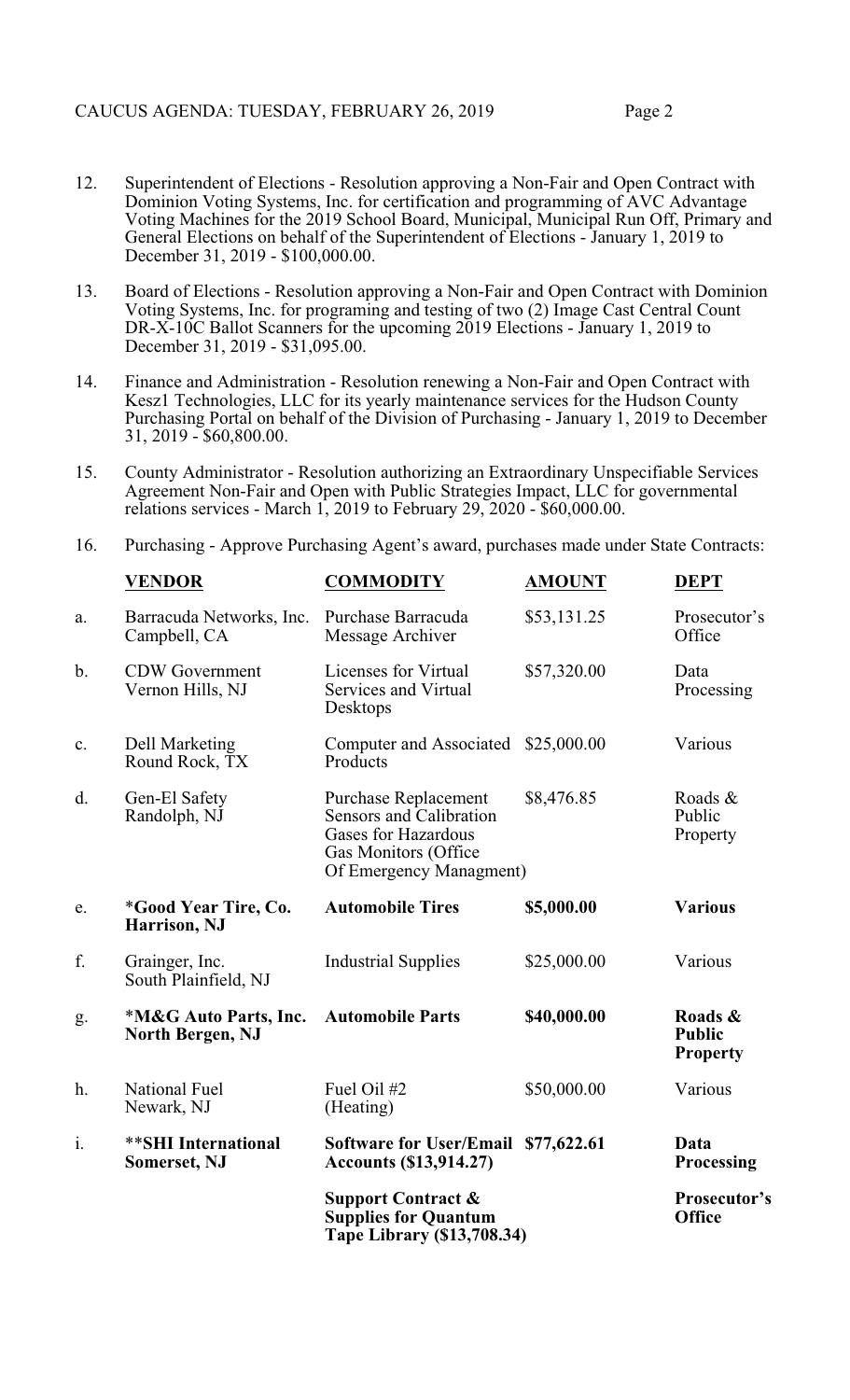|    |                                               | <b>Software Licenses and</b><br><b>Related Services</b><br>$($ \$50,000.00) |              | <b>Various</b>      |
|----|-----------------------------------------------|-----------------------------------------------------------------------------|--------------|---------------------|
| j. | *W.B. Mason Co., Inc.<br><b>Secaucus</b> , NJ | <b>Office Supplies</b>                                                      | \$50,000.00  | <b>Various</b>      |
| k. | Winner Ford<br>Cherry Hill, NJ                | Purchase (4) Four<br>Unmarked 2020 Police<br>SUV's                          | \$127,516.00 | Sheriff's<br>Office |
|    |                                               | <b>TOTAL</b>                                                                | \$519,066.71 |                     |

#### **\*Denotes: Hudson County Vendor \*\*Denotes: WBE**

17. Purchasing - Purchases made under The Educational Services Commission of New Jersey Pricing System, formally known as "The Middlesex Regional Educational Services Commission."

|    | <b>VENDOR</b>                         | <b>COMMODITY</b>                                                                                                                            | <b>AMOUNT</b> | <b>DEPT</b>                   |
|----|---------------------------------------|---------------------------------------------------------------------------------------------------------------------------------------------|---------------|-------------------------------|
| a. | Fovenoics Imaging<br>Hackettstown, NJ | Purchase Indexing<br>Services                                                                                                               | \$58,008.60   | Register's<br>Office          |
| b. | *Murray Paving<br>Hackensack, NJ      | <b>Columbus Park</b><br><b>Playground Police Fees</b><br>$(\$6,655.40)$                                                                     | \$135,629.19  | <b>Parks</b>                  |
|    |                                       | <b>West Hudson Park</b><br><b>Gazebo Renovations</b><br>(\$30,096.83)                                                                       |               | <b>Parks</b>                  |
|    |                                       | <b>James J. Braddock Park</b><br><b>Retaining Wall and Drainage</b><br>$($ \$61,953.12)                                                     |               | <b>Parks</b>                  |
|    |                                       | <b>James J. Braddock Park</b><br><b>Emergency Statue Bollard</b><br>Repair (\$14,173.76)                                                    |               | <b>Parks</b>                  |
|    |                                       | <b>Dismount Existing Granite</b><br><b>Base Cannon Block and Install</b><br>A Larger Granite Base Block at<br>JJ Braddock Park (\$7,464.77) |               | <b>Parks</b>                  |
|    |                                       | To Replace Broken Pipes at the<br><b>Hudson County Correctional</b><br>Center (\$15,285.31)                                                 |               | Correctional<br><b>Center</b> |
|    |                                       | <b>TOTAL</b>                                                                                                                                | \$193,637.79  |                               |
|    |                                       |                                                                                                                                             |               |                               |

#### **\*Denotes: Hudson County Vendor \*\*Denotes: SBE**

18. Purchasing - Purchases made under Union County Cooperative Pricing System.

|    | <b>VENDOR</b>              | <b>COMMODITY</b>                                           | <b>AMOUNT</b> | <b>DEPT</b>    |
|----|----------------------------|------------------------------------------------------------|---------------|----------------|
| a. | *Johnston<br>Communication | <b>Telecommunications</b><br><b>Equipment and Services</b> | \$100,000.00  | <b>Various</b> |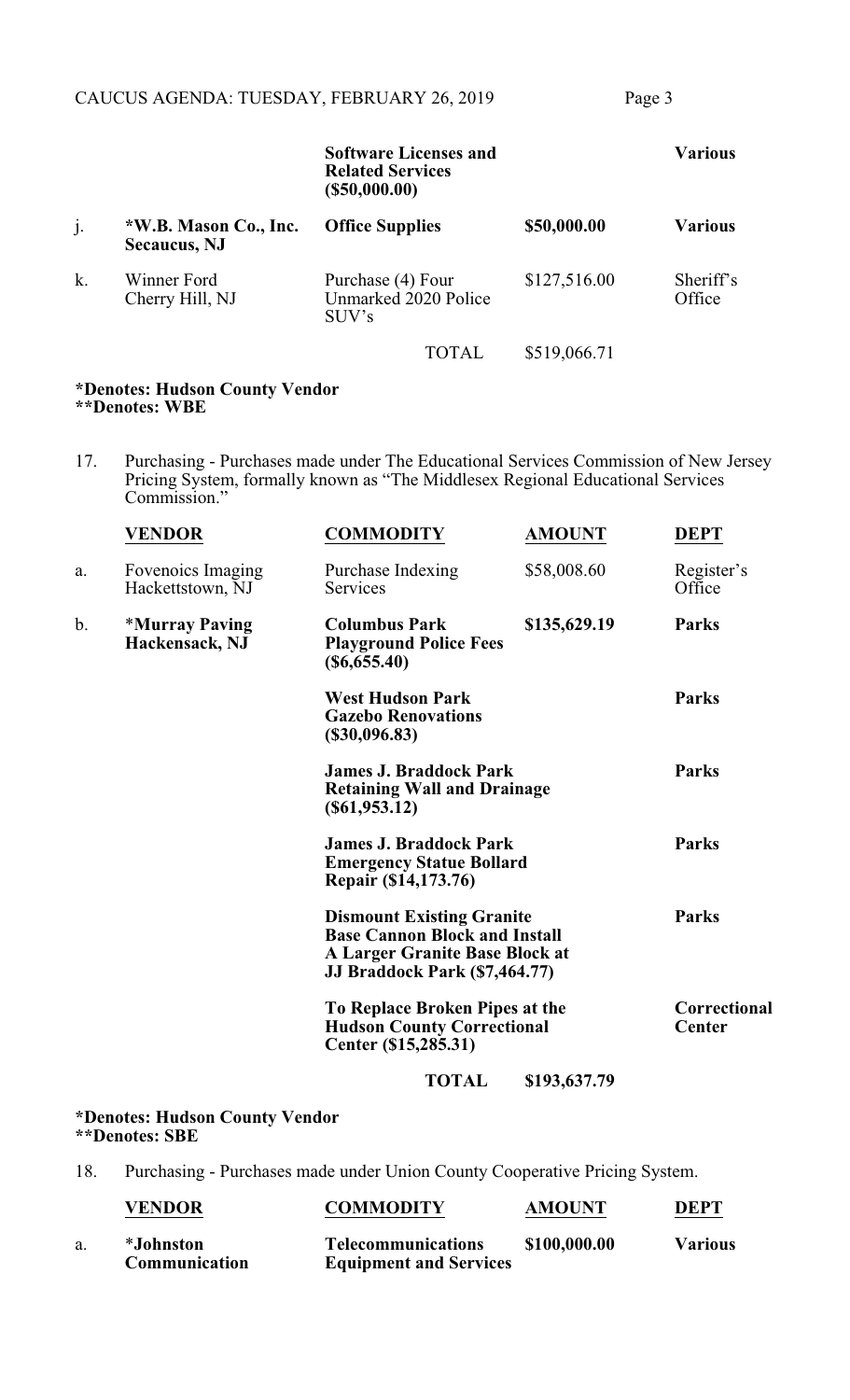Total \$100,000.00

### **\*Denotes: Hudson County Vendor**

- 19. Purchasing Approve Purchasing Agent's Awards:
- a. Request for Funds To Purchase Signs & Traffic Parts/Hardware Roads and Public Property.

Original Contract Amount \$63,882.81 Contract Addition No. 1 (Approved 8/9/2018) \$8,000.00 Contract Addition No. 2 (Approved 11/20/2018) \$9,000.00 Additional Funds Requested \$44,631.00 New Contract Amount: \$125,513.81

- 20. Health and Human Services Resolution approving the award of Competitive Contracts, Fair and Open Process, for the operation, administration and management of Alcoholism and Drug Abuse Services - March 1, 2019 through December 31, 2019 - \$156,509.00.
- 21. Roads and Public Property Resolution approving the award of a Competitive Contract Fair and Open to Tetra Tech, Inc. to update the Multijurisdictional All Hazards Mitigation Plan - \$176,587.25.
- 22. Roads and Public Property Resolution authorizing a contract Fair and Open Mast Construction Services, Inc. to provide Construction Management Services for Laurel Hill Park Improvements - Phase IV - \$282,960.00.
- 23. Roads and Public Property Resolution approving Addition No. 1 to a Fair and Open Professional Services Contract with Mast Construction Services, Inc. for additional Contraction Management for the "Alterations Buildings 1, 2, 3, & 9 Meadowview Campus, Hudson County Prosecutor's Office" - \$310,525.00.
- 24. County Executive Resolution approving sponsorship in support of the Hudson County Alliance of Teen Artists for the Annual Teen Arts Performance Festival - March 12, 2019 to May 23, 2019 - \$8,000.00.
- 25. Roads and Public Property Resolution approving the award of a Power Purchase Agreement (PPA) Fair and Open Process to HESP Solar pursuant to the County's Energy Savings Improvement Plan (ESIP).
- 26. Corrections Resolution renewing a Memorandum of Understanding between the Hudson County Department of Corrections and Rehabilitation and Care Point Health at Christ Hospital for the Hudson Supports Prevents Educates Advocates to Keep Strong (SPEAKS) Program a Crisis Hotline and Counseling Center for victims of violence and their families at no cost to the County - January 1, 2019 to December 31, 2019.
- 27. County Administrator Resolution authorizing the use of Competitive Contracting to retain consulting services related to Electronic Records Management Implementation on behalf of the County of Hudson.
- 28. Law Resolution authorizing the use of Competitive Contracting to retain environmental related consulting services for the Department of Parks and Recreation, Division of Housing and Community Development.
- 29. Board of Freeholders Resolution authorizing contribution to La Casita de Esperanza \$250.00.
- 30. Board of Freeholders Resolution authorizing contribution ot KFM Making a Difference - \$1,000.00.
- 31. Board of Freeholders Resolution authorizing contribution to the Jersey City West Indian Caribbean-American Carnival Association, Inc. - \$1,500.00.